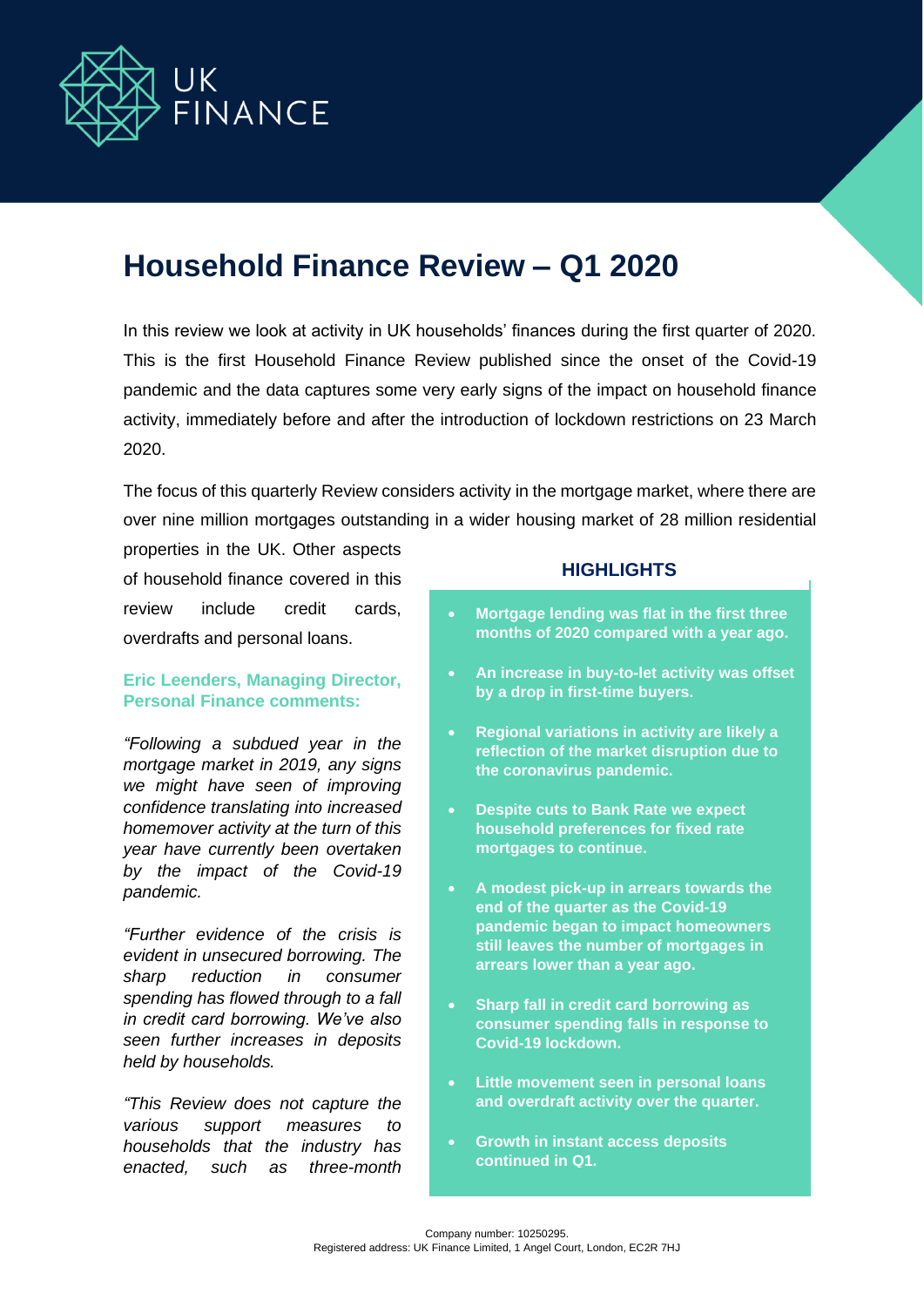*payment holidays and a repossession moratorium. By mid-May approximately 1.8 million mortgage payment deferrals had been arranged for customers. Similar payment holidays for personal loans and credit cards were introduced at the end of March and will be reviewed in depth in our next household finance review."*

# **UK economic context and outlook**

The outlook for the UK economy is expected to weaken at unprecedented levels as a result of the pandemic crisis. At the turn of the year, we had seen the economy starting to regain some momentum after several years of sluggish growth as business and consumer confidence was weighed down by uncertainty about Brexit and potential changes to the political landscape ahead of the General Election.

The significant public health response to the global pandemic saw swathes of the economy shut down in March. Business activity indicators covering all major sectors of the economy – manufacturing, construction and services – have reported the biggest ever falls in output. Housing market activity, as measured by the Royal Institute of Chartered Surveyors, for example, ground to a halt, with new instructions drying up almost entirely, given the challenges of concluding a property transaction.

The official data we have for the quarter confirms the early impact on economic activity, with GDP contracting some two per cent in the first three months of the year with a 5.8 per cent fall in March alone. However, the most visible impact has been on the labour market. In response to the lockdown, the government's Coronavirus Job Retention Scheme is currently contributing to the wages of over eight million workers. In addition, ONS claimant count figures signalled a 69 per cent rise in benefit applications to over two million in April.

Predictions from independent economists are for a much larger fall in GDP in the second quarter, as many lockdown measures remained in place. Estimates suggest this could be as large as 20 to 25 per cent. The latest independent forecasts published by HM Treasury, for example, show the average full year GDP forecast for 2020 coming in at -8.6 per cent. There are inevitably significant uncertainties around any forecast for the year ahead.

Recovery will hinge on sustained containment of the coronavirus. It will also depend on firms' ability to restart and the sequencing of the restrictions being lifted across the UK. Recent government announcements confirm that a phased lifting of restrictions will begin in June. Business surveys from, for example, the British Chambers of Commerce, point to many, but not all firms, being ready to reopen their doors while conforming to safety guidelines. The confidence of consumers to return to previous spending patterns remains uncertain, not least because labour market prospects will remain fragile for many. April's unemployment expectations index, as reported by the European Commission, rose sharply to its highest level since early 2012.

Continuing assistance from the range of government-supported schemes, such as the Coronavirus Job Retention Scheme, and the extension of payment deferrals agreed with the banking and finance industry, should help alleviate some of the pressure on household and business finances through the transition out of lockdown. This should hopefully underpin a return to growth in UK GDP through the second half of this year with the rebound continuing in 2021.

Significant steps have been taken to support activity and minimise long-term scarring to the UK economy. Coordinated central bank actions will provide a further prop. In March the Bank of England cut the Bank Rate to 0.1 per cent, expanded its asset purchase programme by a further £200 billion – mainly targeted towards purchases of government bonds –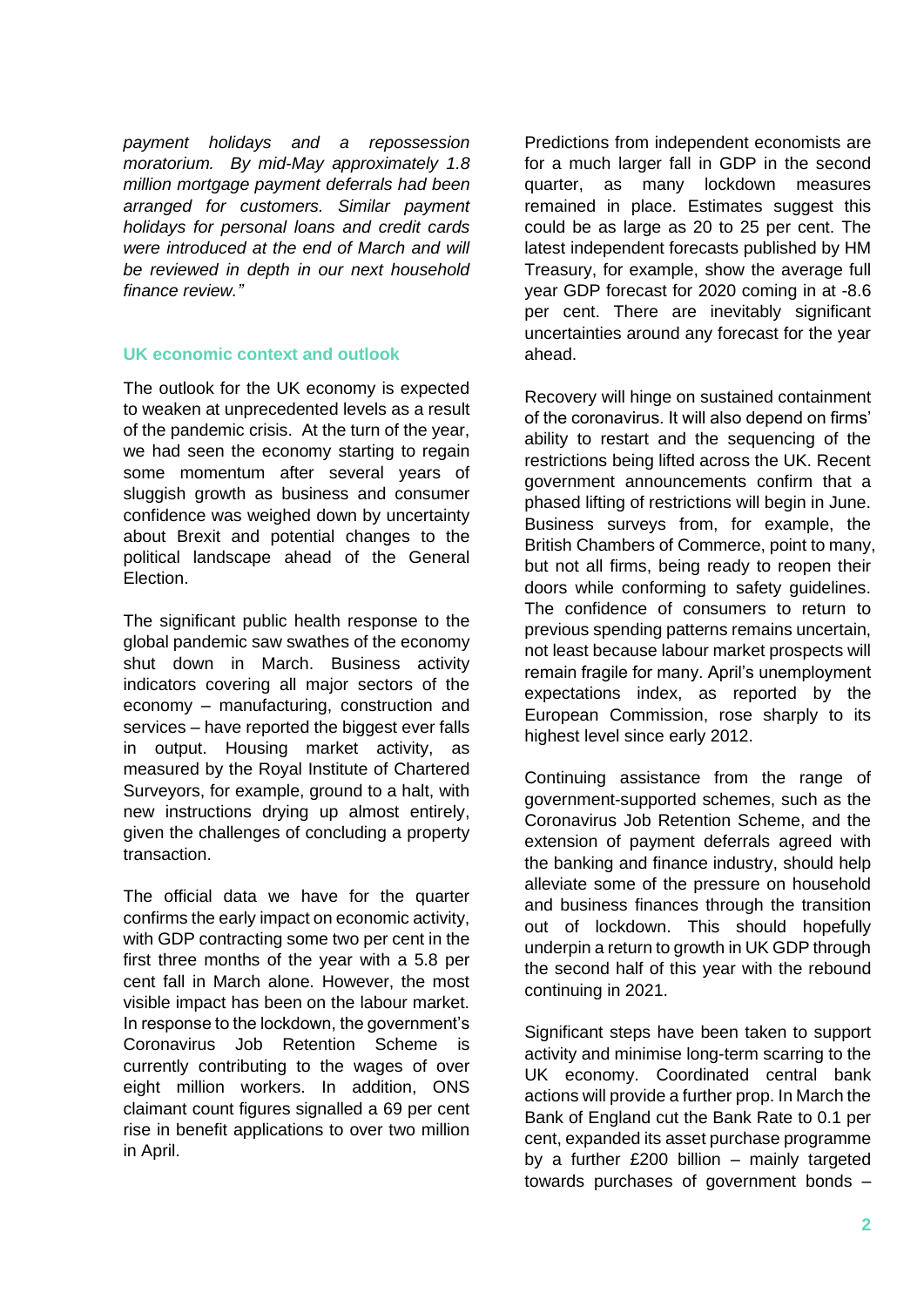and introduced a Term Funding scheme with additional incentives for SMEs. The package aims to mitigate tightening in financial conditions across the economy. Our Review will touch on how these actions will flow through to households (see page 6).

While this latest Household Finance Review concentrates on activity in the first quarter of this year, we also seek to outline how these indicators could evolve in the coming quarters throughout 2020 and into 2021.

# **Q1 2020 – Benign activity in mortgage market with regional variance**

The UK mortgage market in the first quarter of 2020 was relatively flat for both house purchase and refinancing in the residential sector. This is in line with what we have been seeing in the mortgage market over the last few years – flat or declining volumes of new mortgages amid increasingly tight affordability.

However, once we dive deeper into the overall picture for the UK, there is some divergence in trends for the different segments of house purchase activity. This is best shown in **chart 1**, where we can see that, although the picture for total house purchase has been broadly stable over the last two years, there has been significant variance, most significantly between how buy-to-let (BTL) and first-time buyer (FTB) purchasers have behaved.





Homemovers volumes picked up in the first quarter of 2020 and have remained broadly in line with overall house purchase movement, as affordability has remained tight and the economy had remained stable.

By comparison, BTL house purchases increased by a comparatively large seven per cent in Q1 2020 relative to the same period a year earlier. While we had seen purchases within this sector improve considerably over the past year, following a decline due to tax and regulatory changes that started in 2016, we had seen material growth in this sector from December 2019 onwards.

This recent growth in BTL purchase has helped to offset FTB numbers, which have been declining slightly since October 2019. While FTB figures have remained subdued in aggregate across the UK, when we look at the regional picture we get a different story.

*Chart 2: Quarterly volumes of first-time buyer mortgages in UK counties and regions, year-on-year*



In **chart 2**, we can see that growth in Q1 was much stronger than Q4 2019 for FTB volumes in London and the South East. This differs from the rest of the UK, where there has been a drop-off in growth in Q1 in almost every geography.

This trend is particularly marked in the devolved nations and the North of England, with year-on-year drops in volumes reaching as high as ten per cent. While these negative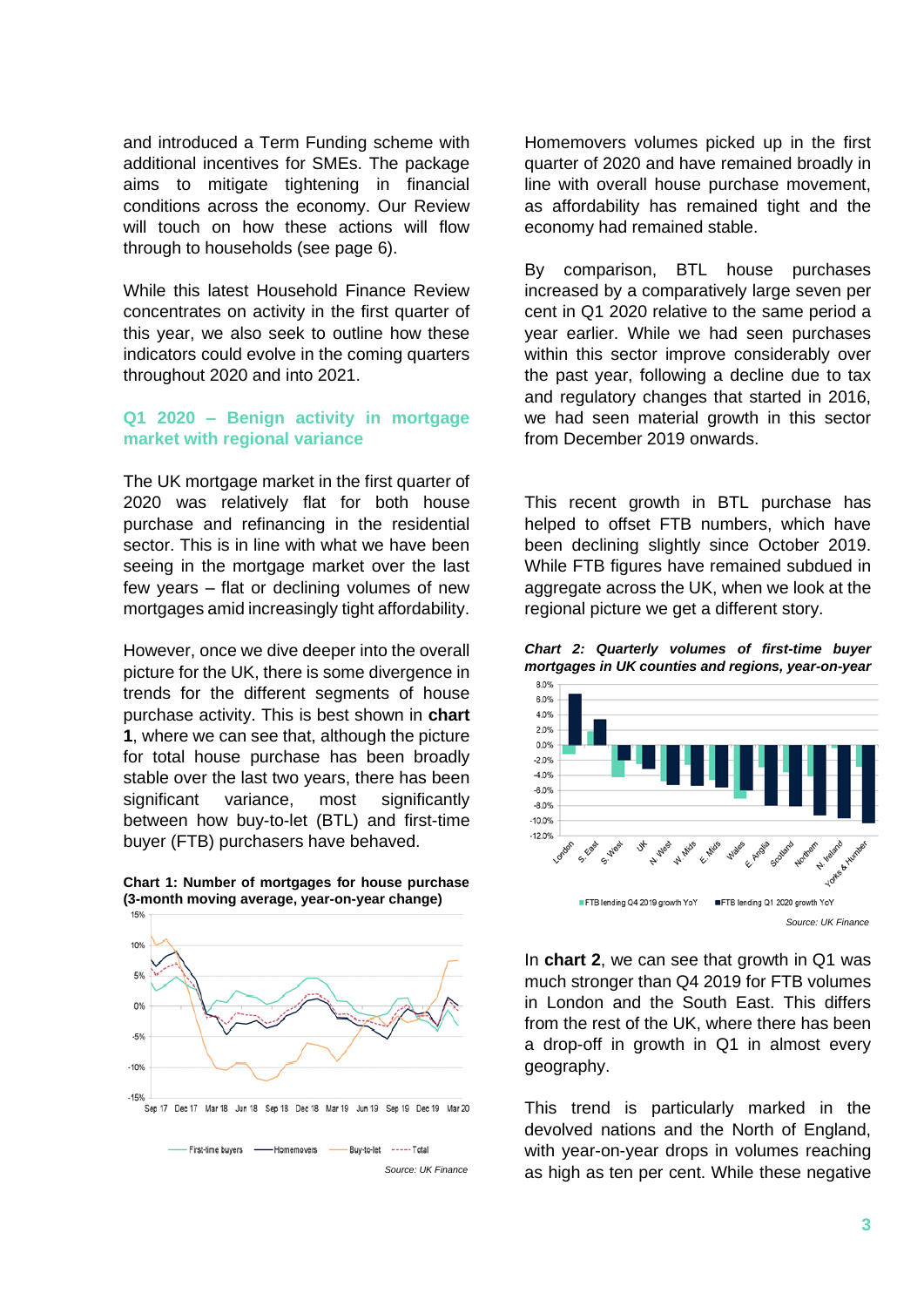growth rates have affected the UK's overall growth, the improvement in first-time buyer lending in the South has offset the drop elsewhere, leading to a relatively modest overall decline (of three per cent).

For those regions now showing a year-on-year decline, the rate of decline looks to have accelerated throughout the quarter. As **chart 3** shows, in the majority of regions there was a drop in January followed by more significant falls in February and March in first-time buyer completions.





 *Source: UK Finance*

Again, southern England was less affected by this trend, with the most pronounced – and accelerating – declines concentrated in northern England, Northern Ireland and Scotland. In geographies such as Yorkshire, Scotland and Northern Ireland, these declines in activity follow overall FTB growth in 2019, whereas the south of England had declines in FTB activity last year.

Interestingly, as **chart 4** shows, this is not a movement seen across the whole house purchase market. While homemover activity in the south of England is consistent with FTB activity there, homemovers in the rest of the UK have behaved differently to FTBs.





In Northern Ireland, where we saw large declines in FTB activity, we saw strong homemover growth. Likewise, Wales saw homemover growth in both quarters as opposed to drops in FTB volumes in both quarters. In fact, in only four of the 13 regions was lower growth recorded for homemovers in Q4 2019 than in Q1 2020, compared to nine of the 13 geographies where this was the case for FTBs.

These differences in FTB and homemover trends are further exemplified by **chart 5**, where we again see key regional differences in homemover growth as opposed to the clear similarities present in FTB movement.



*Chart 5: Monthly volumes of homemover mortgages in UK counties and regions, year-on-year growth*

While those big drops in March are present in four geographies, these movements don't necessarily follow a pattern of decreasing homemover growth in January and February. And in every other geography, March saw an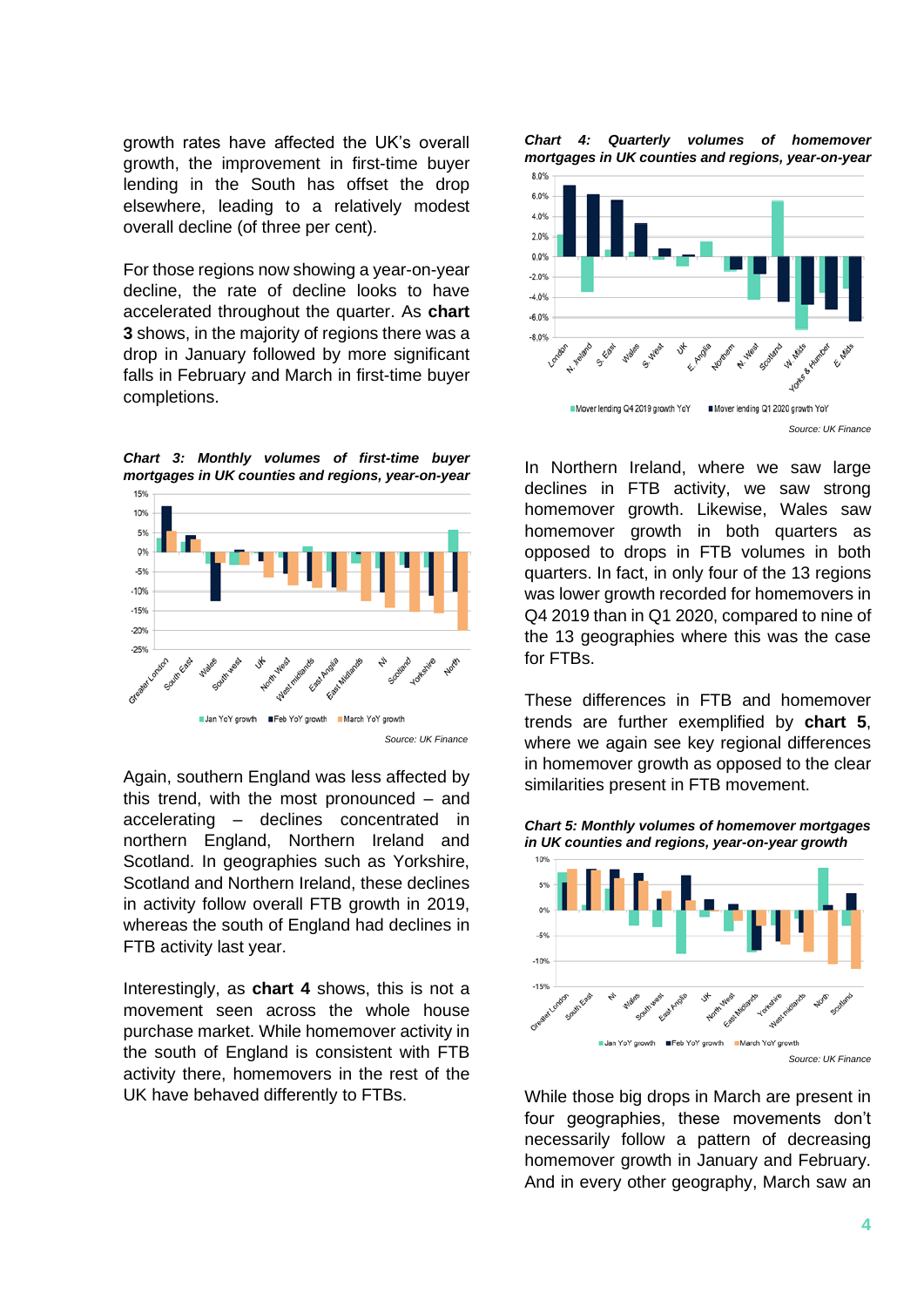improvement in year-on-year growth compared to January and February.

This clearly differs from FTBs where there was a material drop in March growth in every geography outside the south of England.

While there appears to have been a regional divergence in FTB markets, this is not the case for homemovers. It is likely that the significant disruption to activity over the quarter is creating some noise in the data and a clear picture of how trends have evolved in different parts of the country should become more apparent in the coming quarters.

While regional house purchase year-on-year growth shows variances, the picture for the whole of the UK was fairly flat. This is also the case for residential refinancing, as seen in **chart 6**.

#### *Chart 6: Number of residential remortgages and internal product transfers*



In the Household Finance Review for [Q4 2019,](https://www.ukfinance.org.uk/sites/default/files/uploads/Data%20(XLS%20and%20PDF)/Household-Finance-Review-2019-Q4-FINAL.pdf) we covered refinancing in detail, in particular the year-on-year decrease in activity in the final months of last year. As we observed then, this drop-off was largely due to the overall refinancing schedule and the number of borrowers coming off a fixed rate mortgage written two or five years ago.

This quarter saw a pick-up in activity as borrowers locked into attractive rates (the majority of borrowers did so for five years as opposed to two years) as their fixed-term ended. Most refinancing is done via product

transfer as lenders continue to offer their existing borrowers new deals at historically low rates.

Lenders have committed to continue to offer [product transfers](https://www.ukfinance.org.uk/news-and-insight/blogs/product-transfers-helping-customers-impacted-covid-19-switch-deal) to those borrowers who have taken out a Covid-19 related payment deferral. Under normal circumstances, these borrowers would not be able to take out a product transfer while on – or entering into – payment deferral arrngements, however this restriction has been temporarily lifted to ensure that the 1.8 million mortgage holders taking a mortgage payment deferral, as at 21May, are able to switch to a new fixed-rate should their current fixed-rate deal come to an end. This allows customers to continue to manage the cost of their borrowing in a time of financial uncertainty. Borrowers who have been furloughed or have otherwise had their income reduced will also continue to be offered a product transfer.

## **How Bank Rate has affected borrowers over the past decade**

Over the past fifteen years, the Bank of England base rate has declined to record lows as the Bank flexed monetary policy to support the economy, first through the Global Financial Crisis, through Brexit uncertainty and, most recently, to help mitigate the negative economic impacts of Covid-19.

These decreases in Bank Rate have had a large impact on mortgage products and pricing.



*Chart 7: Initial interest rates for new mortgages and the Bank of England base rate over time*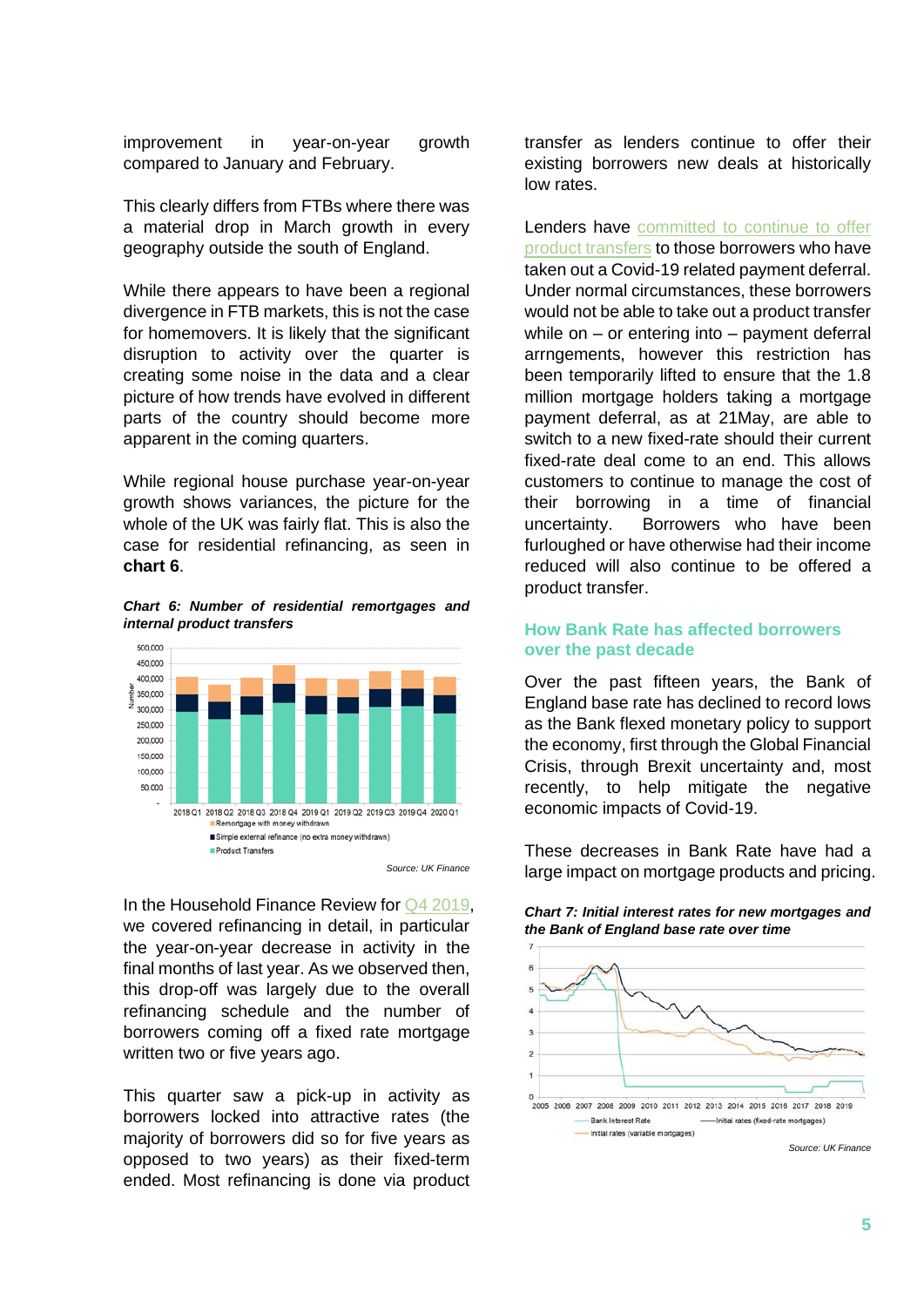Following the Bank Rate cut in 2009, we saw variable-rate mortgages follow this movement with a similar fall in pricing. It is important to note that while variable rates are linked to Bank Rate, they are also affected by a range of other conditions affecting both lenders' cost of funds and wider supply and demand conditions in the market.

After a series of reductions culminating in the largest cumulative rate cut in 2009 alongside a substantial programme of quantitative easing, Bank Rate then didn't change for another seven years. While Bank Rate remained unchanged, interest rates continued to decline as the market became more competitive, with more lenders entering the market each year.

With rates cut again in March 2020 to 0.1 per cent, in order to mitigate against tightening financial conditions in the economy, variable and fixed-rate mortgage pricing has declined again, albeit to a lesser extent as lenders balance passing on Bank Rate cuts and covering costs.

It's important to note that while variable rates have, for the past decade, been much lower than fixed-rate mortgages, a yield curve reflecting the lower-for-longer rate environment we are now in, together with increasing market competition, has helped to drive fixed-rates to levels as low as variable rates. With this virtual absence of premium for payment certainty, this means that borrower preference in mortgage lending is now almost entirely for fixed-rate products, as borrowers lock in to these historically low rates (**Chart 8**).

*Chart 8: Number of new mortgages by type of interest-rate*



The proportion of residential regulated mortgages outstanding on a fixed-rate now stands at 70 per cent.

As noted in our Q4 2019 Household Finance Review, with more borrowers already on fixed rates – and increasingly their deal periods are for five rather than two and three years – there are fewer variable-rate mortgage holders who are able to switch.

This is further shown in **chart 9**, where it is clear that customers are locking into fixed rates for longer as rates reduce.



Again, pricing for these longer-term mortgages has reduced as more lenders enter the market and compete for business. As five-year fixed rate prices have reduced, the proportion of new mortgages that are taken on a five-year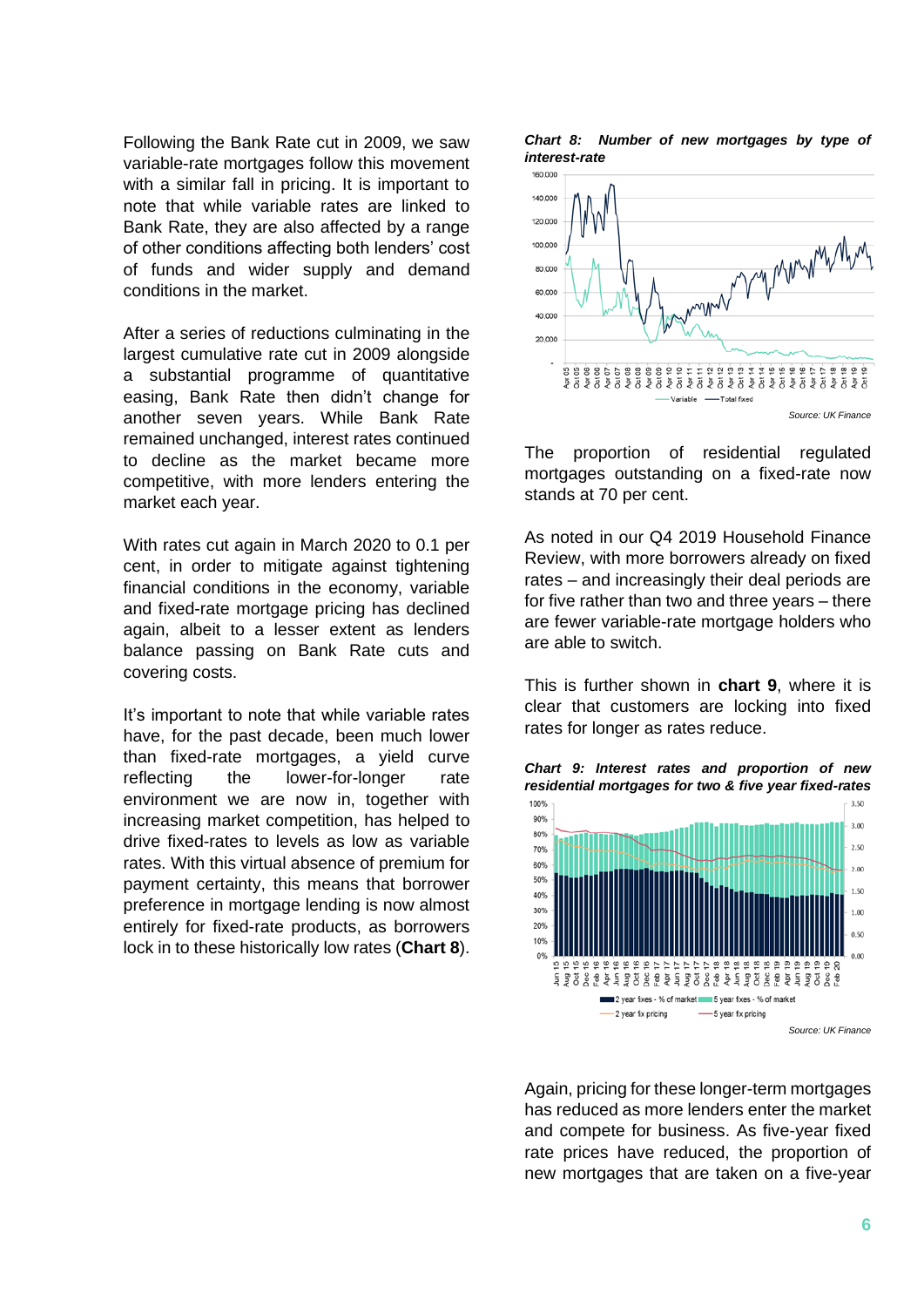fixed rate has increased commensurately, with borrowers keen to take advantage of the favourable rates available now for longer fixed rate products.

As well as the benefit of the low absolute pricing, the predominance of borrowers now on low fixed rates for longer brings welcome surety of payment amid the continuing, and evolving, economic uncertainty that the country has seen over the past few years. This shows rational behaviour from borrowers to manage their finances.

So how will the most recent Bank Rate change affect borrowers? As the majority of borrowers are now on a fixed-rate, only around three in ten borrowers with a residential regulated mortgage will be affected.

**Table 1** shows that those borrowers on a variable or tracker rate will on average save between £25 – £40 a month on their monthly mortgage payments. It is important to note that many borrowers on tracker rates are on very low rates already and often have lower balances or time left on the mortgage so these borrowers will have little incentive to move to a different mortgage product. As a result, it's unlikely that the proportion of borrowers on a variable rate mortgage will drop much further.

#### *Table 1: Bank rate change by interest-rate type*

|                                                                | <b>Type of interest</b><br>rate |                              |                                      |
|----------------------------------------------------------------|---------------------------------|------------------------------|--------------------------------------|
|                                                                | Fixed rate                      | Standard<br>variable<br>rate | Bank of England Base<br>rate tracker |
| Per cent of all new loans (March 2020)                         | 96%                             | 0.2%                         | 2.1%                                 |
| Number of outstanding loans (December<br>2019)                 | 5.7 million                     | 1.3 million                  | 0.9 million                          |
| Per cent of all outstanding loans (December<br>2019)           | 69%                             | 16%                          | 11%                                  |
| Average monthly payment (December 2019)                        | £574                            | £483                         | £408                                 |
| Average remaining balance (December 2019)                      | £151000                         | £81000                       | £122000                              |
| Average interest rate for new loans (March<br>2020)            | 1.98%                           | 3.94%                        | 1.6%                                 |
| Average interest rate for outstanding loans<br>(December 2019) | 2.31%                           | 3.93%                        | 2.17%                                |
| Change in monthly payments                                     | £0                              | $-E27$                       | $-E39$                               |

*Source: UK Finance*

In addition, the average monthly payment for fixed-rate mortgages is higher in the table above. This is due to a greater proportion of newer mortgages (which therefore have larger average balance) being on a lower fixed rate.

#### **Arrears & Possessions**

As the vast majority of borrowers are paying their mortgages on time and in full, mortgage arrears have continued to trend down over the past decade, reaching historic lows for the number of borrowers in arrears.

There was, as we noted in our [Q1 2020](https://www.ukfinance.org.uk/sites/default/files/uploads/Data%20(XLS%20and%20PDF)/UKF-Mortgage-Arrears-Possessions-Update-14-May-2020-FINAL.pdf)  [Arrears and Possessions release](https://www.ukfinance.org.uk/sites/default/files/uploads/Data%20(XLS%20and%20PDF)/UKF-Mortgage-Arrears-Possessions-Update-14-May-2020-FINAL.pdf) and [accompanying blog,](https://www.ukfinance.org.uk/news-and-insight/blogs/mortgage-arrears-and-possessions-2020) a small uptick in arrears at the start of March relating to early issues due to Covid-19 before payment deferrals were introduced.

As **Chart 10** shows, despite this small uptick in arrears from Q4 2019 to Q1 2020, arrears were still much lower than a year previously.



Notes: 1. Arrears measured as those representing more than 2.5 per cent of *outstanding mortgage balance*

In a similar vein, possessions trended downwards and are again at historic lows, as shown in **chart 11**.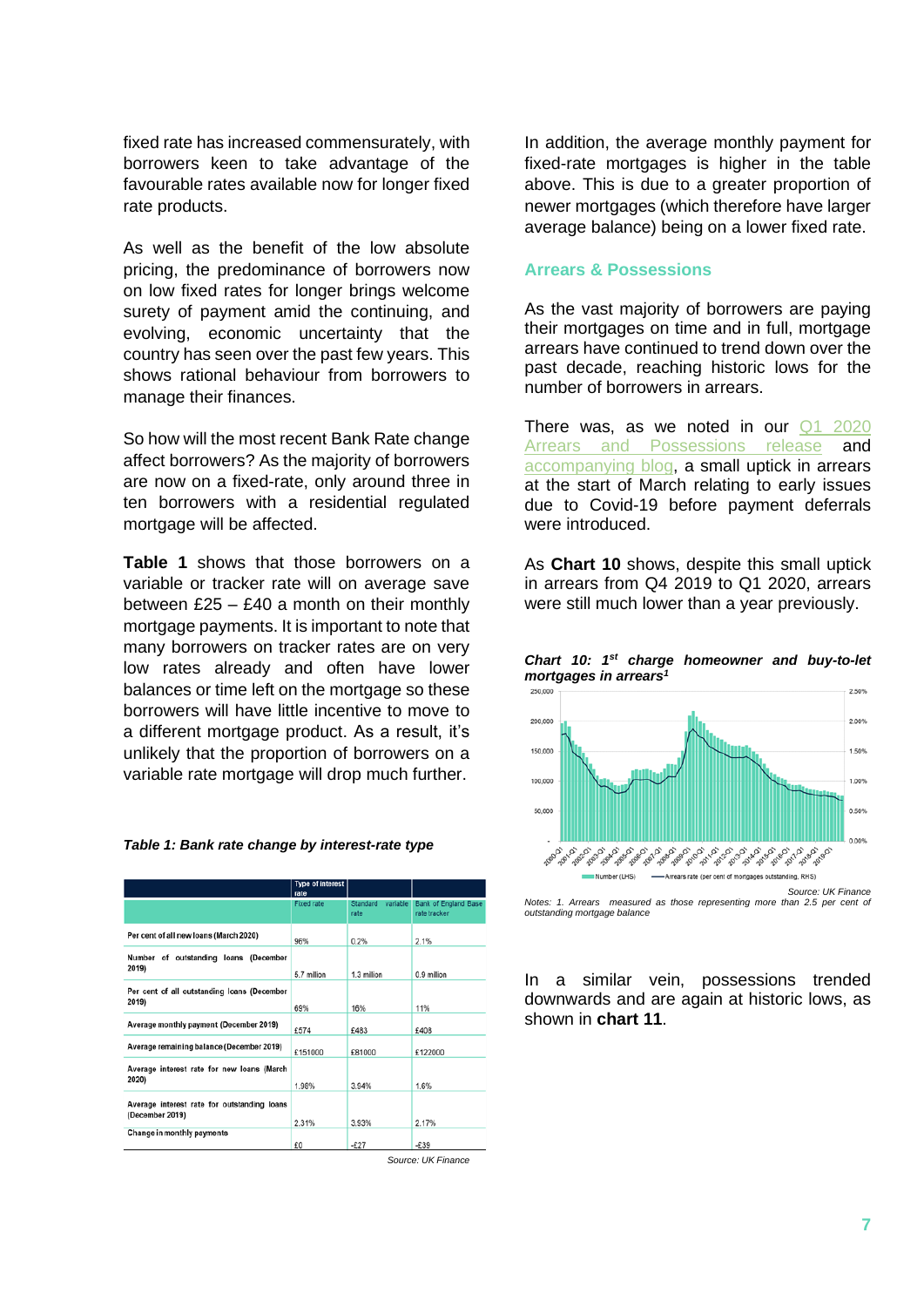



Possessions saw a small uptick in 2019 due to the unwinding of a backlog in cases that were originally paused to ensure that these were processed in line with the latest guidance. With a possessions moratorium now in place in response to the Covid-19 pandemic, no more involuntary possessions can take place before 31 October 2020.

### **Covid-19 related payment deferrals**

Over the last two months, lenders have put a huge effort into ensuring that borrowers are supported as much as possible if they are struggling with payments as a result (either direct or indirect) of Covid-19.

Lenders have (as shown in **chart 12**) granted more than 1.8 million mortgage holidays (which we will subsequently refer to as payment deferrals throughout) since the scheme came into effect in late March.





*Source: UK Finance*

This means that one in every six borrowers has taken the option of mortgage payment deferral. This level of support for borrowers is unprecedented, but also shows that, even in a period of large economic uncertainty, the majority of borrowers are still able to meet mortgage payments, and those who are not are able to take advantage of mortgage payment deferrals in order to help them manage their finances in this difficult time. Final FCA guidance, just published, confirms that those customers who need it will be able to access a further three-month full or partial payment deferral

#### **Unsecured Borrowing – Credit Cards**

Around half of all unsecured credit provided by banks and building societies comes from credit card borrowing. As reported in the [Q4](https://www.ukfinance.org.uk/sites/default/files/uploads/Data%20(XLS%20and%20PDF)/Household-Finance-Review-2019-Q4-FINAL.pdf)  [2019 Review,](https://www.ukfinance.org.uk/sites/default/files/uploads/Data%20(XLS%20and%20PDF)/Household-Finance-Review-2019-Q4-FINAL.pdf) spending on credit cards has been trending higher in recent years driven by a combination of real income growth and a rise in the number of contactless cards being issued – seen, for example, in the year-onyear growth in credit card transactions for travel. However, over this period growth in credit card spending has been offset by credit card balance repayments.

This quarter the picture looks very different. One of the most immediate effects of the Covid-19 pandemic, seen in both the official retail sales statistics and our own data, is the drop in consumer spending. The lockdown restrictions implemented towards the end of March resulted in a sharp drop in 'nonessential' retail activity, travel and entertainment spending. Indeed, there was evidence of consumer behaviour change in line with social distancing, before the official lockdown guidance was issued by the government.

**Chart 13** shows a sharp decline in credit card spending, which contracted by more than 12 per cent in the year to March. This includes a 14 per cent fall in purchases, and cash withdrawals slumping by more than a quarter compared with March 2019. The data confirms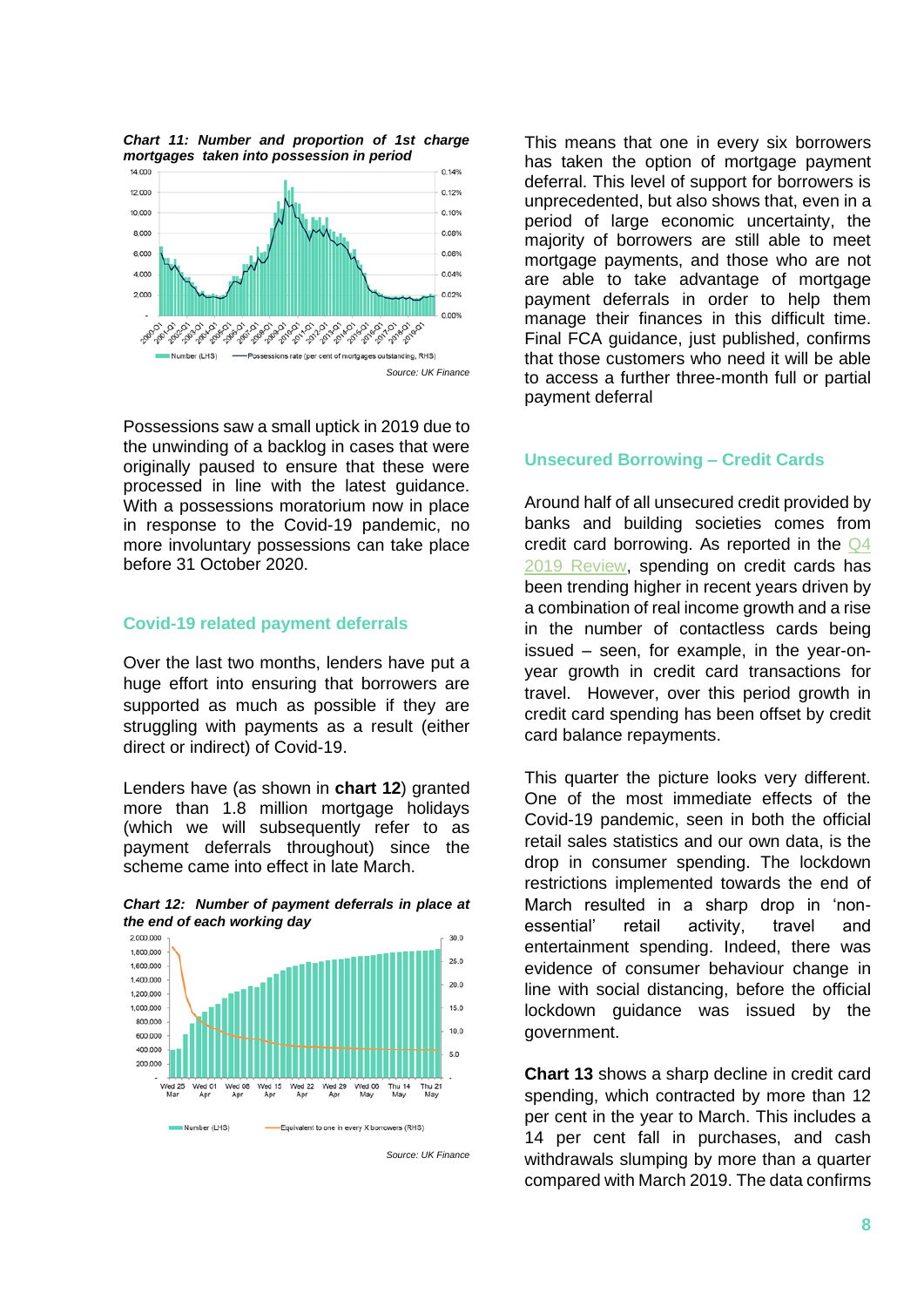the trend in official retail sales data, and our own experience as consumers, of buoyant retail activity in supermarkets and food retailing. This was more than offset by a collapse in card spending on travel (down nearly two-thirds relative to a year ago) and entertainment (down by 27 per cent over the same period). With lockdown restrictions in force for much of the current quarter and an uncertain labour market outlook further weighing on spending activity, we can expect more of the same in the Q2 2020 Review.

*Chart 13: Credit card spending and net changes in balances outstanding*



The trends seen in credit card activity are very much a household activity story. **Chart 14** illustrates the changes in borrowing on cards – mirroring the fall in spending, and also the proportion of interest-bearing credit cards. There is little movement on this latter metric. Over the past decade, the proportion of card balances bearing interest has reduced to 54.3 per cent as more credit card customers pay off balances in full when they receive their monthly statements. There has been no change in this consumer behaviour in the first quarter of this year.

In addition to expectations of further declines in card spending over the coming quarters, further measures to support households through the crisis include three-month credit card repayment deferrals. The introduction of this additional support measure came into effect in April and is, therefore, not captured in the Q1 data. However, at time of writing an estimated 878,000 credit card payment deferrals had been agreed, the impact of which is likely to be evident in future Reviews.

#### *Chart 14: Annual growth in card borrowing and proportion of balances bearing interest*



## **Unsecured borrowing – Overdrafts**

Borrowing through personal current account overdrafts with banks and building societies was at a steady peak of around £10 billion between late 2005 and 2009. Since then the level of overdraft borrowing has gradually fallen to just over £6 billion at end Q1 2020 (*Chart 15*). There was little movement in overdraft lending over the quarter, with amounts outstanding at the end of the quarter around one per cent lower compared with the same period a year ago.

We expect this picture to change in coming quarters. This will be driven by the introduction of support measures to bank customers, with personal current account providers offering fee-free overdraft buffers up to £500. Again, the effects of this are not evident in the Q1 data covered in the Review as most banks implemented this additional support in April 2020. With around 27 million additional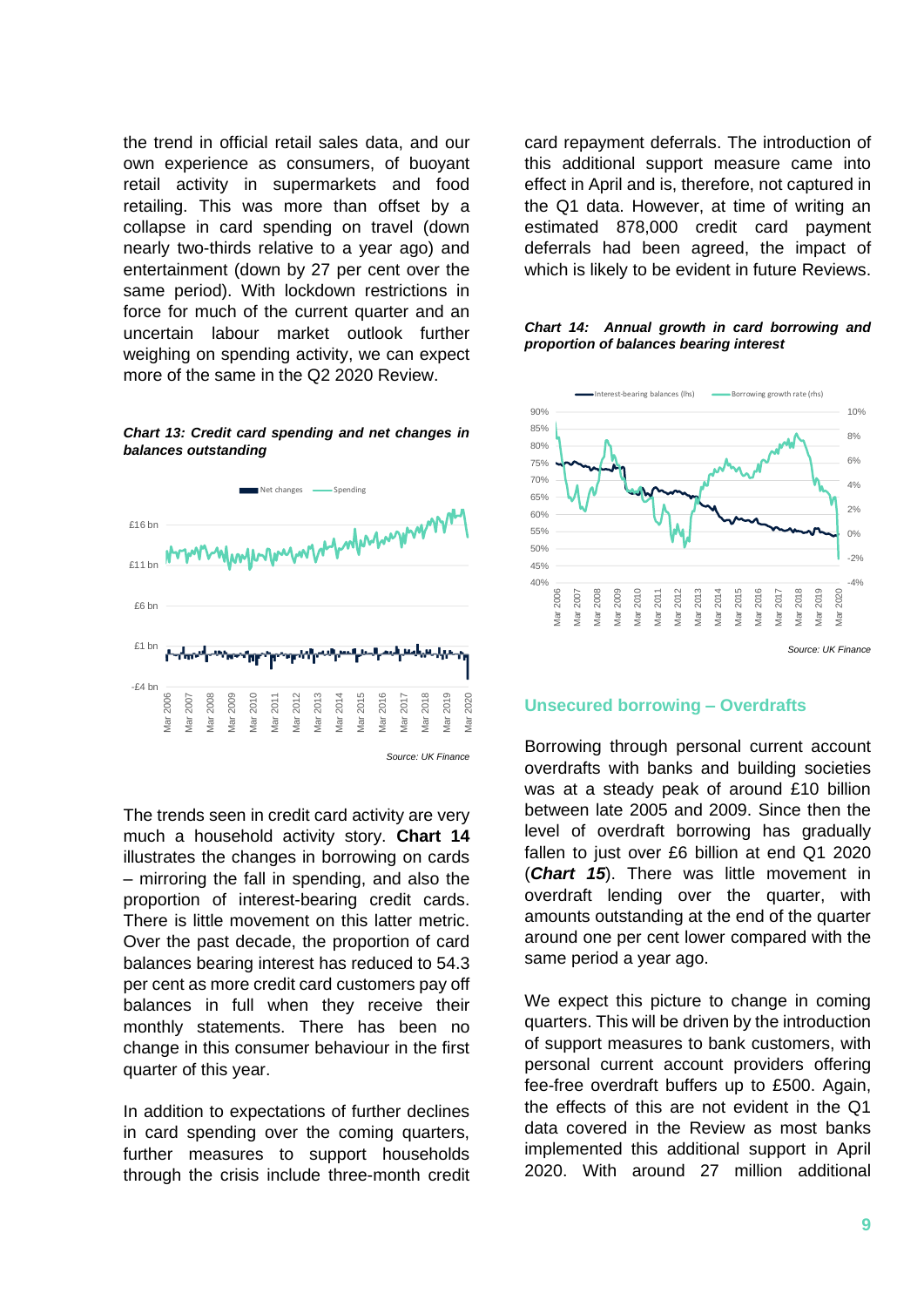overdraft facilities in place, next quarter's data will shed more light on how these have been taken up by customers.

*Chart 15: Overdraft borrowing*



these support measures to manage their personal finances through the current crisis. *Chart 16: Amounts of new personal loans from banks*



## **Deposits**

#### **Unsecured borrowing – Personal Loans**

Like the largely stable picture over the first quarter on overdrafts, trends in personal loan activity were also flat at the beginning of 2020. We have seen demand for personal loans from banks and building societies subdued in recent years, in part because of consumers choosing the alternative of personal car finance plans (PCPs) provided by dealerships over traditional bank loans (*Chart 16*). And for homeowners, many have opted to increase their mortgage borrowing for some spending that might previously have been funded by personal loans.

There were no shifts in these trends at the start of 2020. The amount outstanding was a modest one per cent higher at the end of Q1 2020 compared with the same time a year ago. Like the other unsecured products discussed, banks' Covid-19 support includes three-month payment deferrals for personal loans. By mid-May some half a million of these had been agreed with customers. While we expect, again, to see this translated in to an increase in amounts outstanding in the next quarter, it will take some time to understand how various payment deferrals on mortgages and other unsecured lending interact and how customers have chosen to use the flexibility of In recent years data has signalled a build-up of savings amongst households. In 2019 total deposits increased by 2.4 per cent, mainly through growth in immediate-access accounts (up 3.5 percent in 2019). Households were responding to economic uncertainty by favouring savings accounts with easy access. Lower investment returns from products such as ISAs were also a factor contributing to the balance of savings being held in immediate access accounts.





 *Source: UK Finance*

*Chart 17* shows that over the first quarter of this year there was further growth in deposits